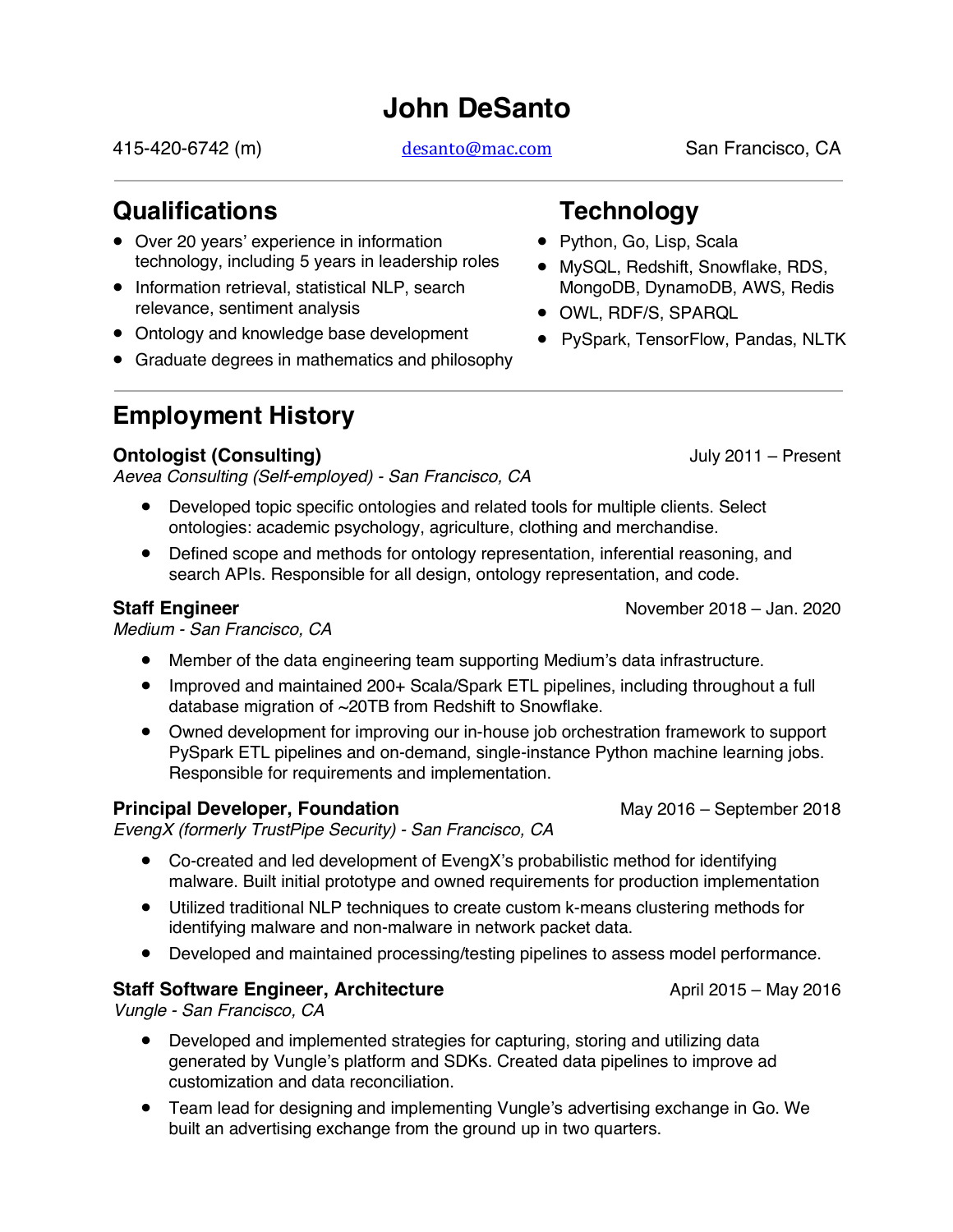#### **Software Architect And Construct** April 2011 – March 2015

*AdPredictive - San Francisco, CA*

- Created and implemented strategies for improving AdPredictive's programmatic advertising platform. Optimized bidding engines for large-scale ad arbitrage, including real-time Bayesian analysis for adjusting bid prices.
- Wrote high-capacity, low latency code in Python for real-time bidding (RTB) on ad impressions and offline analytical tools for processing user data using DynamoDB and Amazon EMR.

## **Senior Ontologist Contract 2007** – July 2008

*NASA / Intrinsyx - Mountain View, California*

- Created and tested OWL/RDFS ontologies for NASA data systems using TopBraid Composer and XML Schema tools.
- Worked with SMEs to establish model validity. Created and presented a common data model for integrating multiple ontology formats.

## **Director of Research and Development** August 2004 – October 2006

*Kozoru - Overland Park, Kansas*

- Led Kozoru's research and development efforts and contributed to the newLISP open source project. Managed junior developers. Developed answer ranking algorithms, distributed source acquisition code and methods for testing query response changes
- Created and released a customizable chat-based search product, BYOMS (build your own mobile search), using in-memory data store generated in real time. Implemented a distributed statistical parser using a customized map/reduce framework

**Ontologist** October 2002 – July 2004

*Unicru - San Francisco, California*

• Led development of the SmartMatch ontology. Supervised knowledge base content editors, developed ontology content and KB functional requirements

#### **Ontologist, Project Manager** September 1998 – March 2001

*Cycorp - Austin, Texas*

- Created and tested new areas of the ontology for the Cyc knowledge base, including CycSecure, DARPA High Performance Knowledge Base (HPKB), Rapid Knowledge Formation (RKF), Hotbot/Lycos. Wrote DARPA proposals, including for DARPA's AML
- Supervised four ontologists and programmers and managed project KB development. Oversaw all subject matter experts and reported to DARPA program manager.

## **Education**

- **The Johns Hopkins University** M.A. Philosophy, 1995
- **The University of Colorado** M.A. Mathematics, 1991
- **The University of Michigan** B.S. Mathematics and Philosophy, 1989